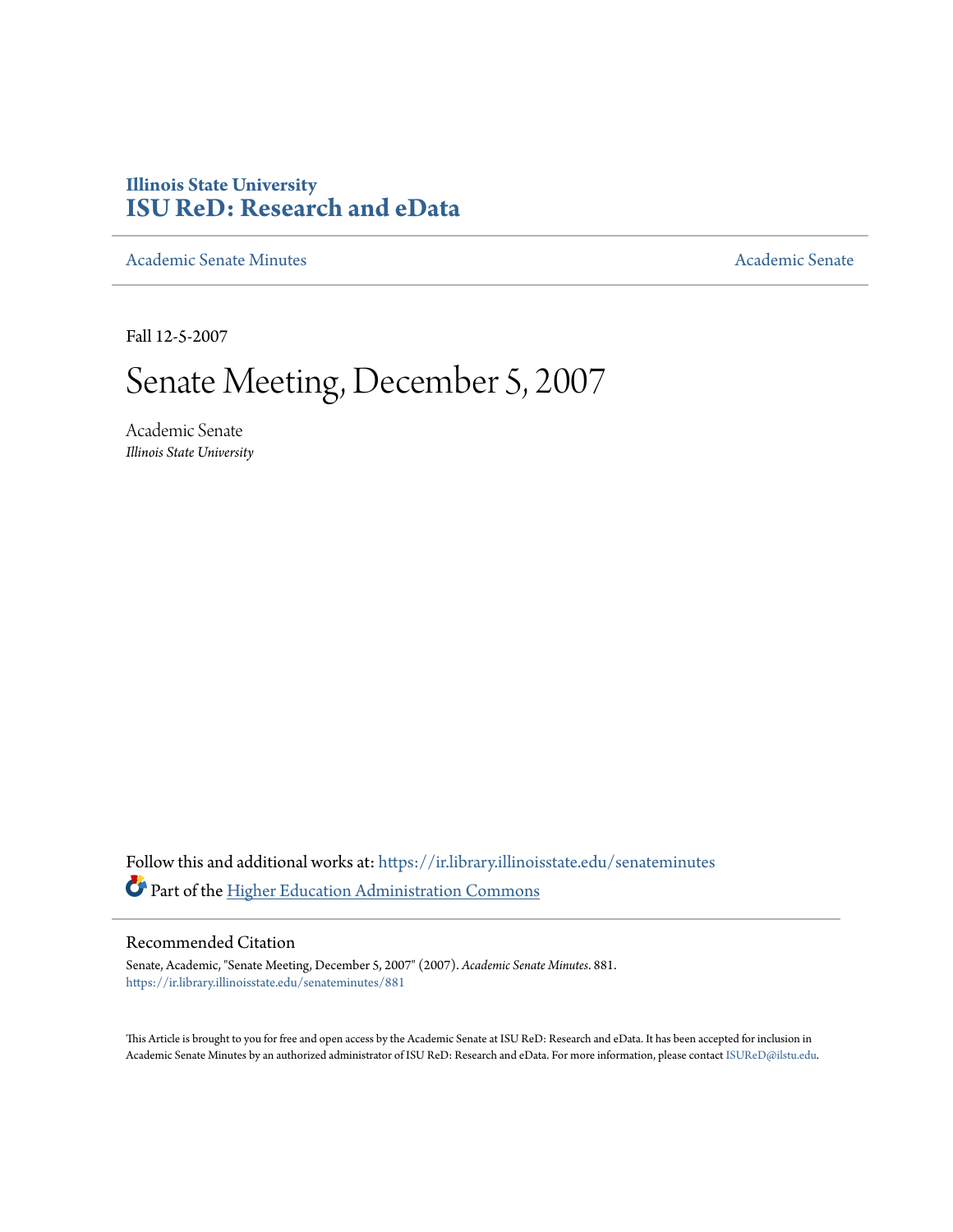# **Academic Senate Minutes Wednesday, December 5, 2007 7:00 P.M.** *(Approved)*

*Call to Order* Chairperson Holland called the meeting to order.

## *Roll Call*

Senator Kalter called the roll and declared a quorum. *Attendance and Motions*

# *Approval of Minutes of November 7, 2007*

**Motion XXXIX-26:** By Senator Fazel, seconded by Senator Stewart, to approve the Senate Minutes of November 7, 2007. The minutes were unanimously approved.

## *Presentation: Information Technology Strategic Plan*

**Dr. Mark Walbert, Associate Vice President of Technology:** I would like to briefly present the essential elements in the new Information and Technology Strategic Plan. We started to work on this plan in the spring of 2005. The President's Cabinet charged the Campus Technology Policy and Planning Council, which had been newly created the year before, with coming up with an Information and Technology Strategic Plan in accordance with two of the goals in Educating Illinois. We did an environmental scan of higher ed IT and, for the first time ever, of the IT planning status and funding of schools in our benchmark group. We also read the literature on the best practices in IT in higher ed. In the fall of 2005, we sent around several surveys to the campus to find out what the top issues were on our campus.

With that information, we worked on our overarching goals, a vision, mission and a set of guiding principles that would guide IT for the campus. We then took those goals in the spring of 2006 and developed a set of action items. Those action items are detailed in the IT Strategic Plan that you have before you.

This was the first time a campus-wide look at IT strategic planning had been done in a long time. The first time an IT plan was created on campus was in 1994. There was an administrative IT plan and an academic IT plan under President Wallace. Later, in 1999, there was an attempt to look at where we were with that plan and what needed to be adjusted. Now, in 2007, this will be the first time that the campus sat at the table as one group to do this.

"Educause" is a higher ed IT organization that has done a marvelous job of taking a look at not only research reports on how IT is done, but also measuring the pulse of campus IT professionals around the country and gathering a lot of data. Were it not for that data, it would not have been possible for us to compare Illinois State to its eight benchmark schools.

One of the surveys that they do every year is the, "Top Ten Issues that Keep CILS Awake at Night". Since the beginning of the survey, the funding of IT has been in the top five, if not the top two, issues for every campus. Security has been a rapidly growing issue, especially since the fall of 2003, when the campus was hit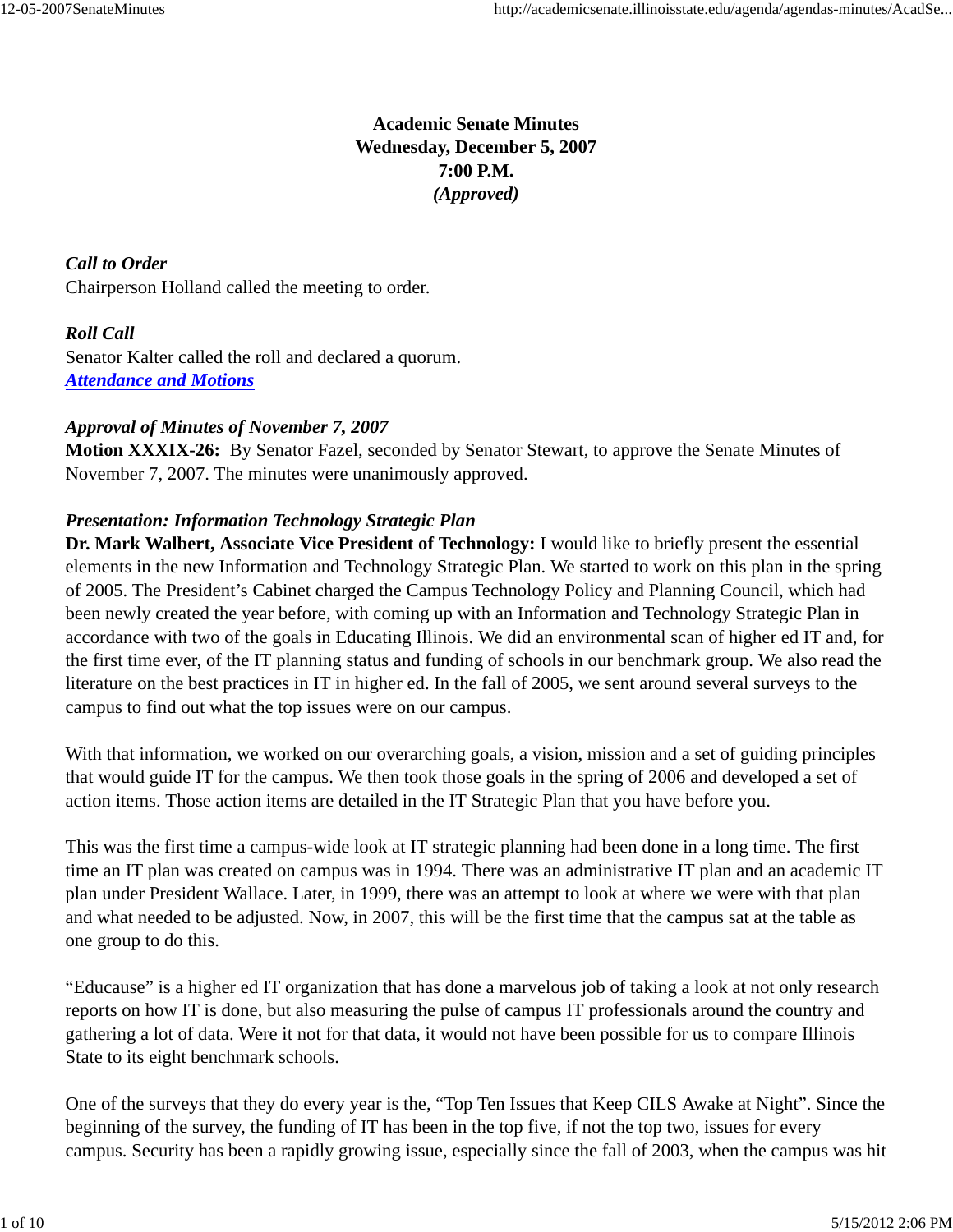repeatedly with a number of internet viruses. Administrative or ERP systems have also been a very large and important part of the top five issues that all universities have to deal with. Finally, disaster and recovery planning rose suddenly in 2006 with the occurrence of Hurricane Katrina. It brought to everyone's attention that planning for disaster and recovery is also important.

What is great about the Educause survey is that you can pick your comparator group and then the database will deliver results, based on questions that we asked in the survey, on how your comparator group responded. Those questions included funding as a percentage of the overall campus budget, number of IT staff, IT staff compensation, etc. Since all of those numbers are at different, we created our own chart that put the benchmark group median score at 50 to compare ISU across a number of different measures with our benchmark group.

We looked at the 2005 survey and found that Illinois State was below the median on every measure that we looked at. We found that, at best, the number of IT staff was close to the median. We looked at the same data in the 2007 survey and we found that while we did improve in some areas, notably, the number of classrooms with computers and the number of classrooms with document cameras, we actually fell against our benchmark schools in other areas. This does not mean that we fell absolutely, but it can mean, in many cases, that we fell relatively. At the time that we entered the data, our high performance band width connection had not officially started. If I were to enter that data today, I would be able to tell you that our high performance band width and our regular commodity internet bandwidth, which have grown all the way to a little over 1 gig for both commodity and higher performance bandwidths, places us at the median.

Our vision for IT is as follows: Delivering high-quality IT services that support distinctiveness and excellence across the university. Our mission is to empower faculty, staff and students in their pursuit of excellence in teaching, learning, research, creative activity, public service and the efficient administration of the university. Our objective is to follow the best practices for IT organizations in higher ed by developing and implementing appropriate policies and procedures, by building and maintaining a necessary infrastructure and by investing in appropriate hardware and software providing for a trained, service-oriented support staff.

We have a set of guiding principles:

- 1. IT initiatives must enable faculty, students and administration in select programs to attain distinctiveness and excellence.
- 2. We need to coordinate annual IT planning and compliance with all campus-wide policies and procedures.
- 3. We need to allow for careful resource utilization and avoid unnecessary duplication of IT services.
- 4. IT professionals will be distributed throughout the university to provide services tailored to the local constituent needs.
- 5. The university provides strong, consistent support for those IT professionals.
- 6. The security of personal information and secure access in the campus network and internet is essential. Appropriate policies and procedures in maintaining up-to-date network and infrastructure hardware and software are key components to IT security.
- 7. The use of IT makes working, teaching, learning, research and creative activity more accessible to persons with disabilities.

The funding premises behind IT from the campus perspective are as follows: We believe that investment in IT is an institutional responsibility, opportunity and a challenge, requiring attention at the presidential level. We believe that IT decisions can take place best at local, intermediate and university levels. This includes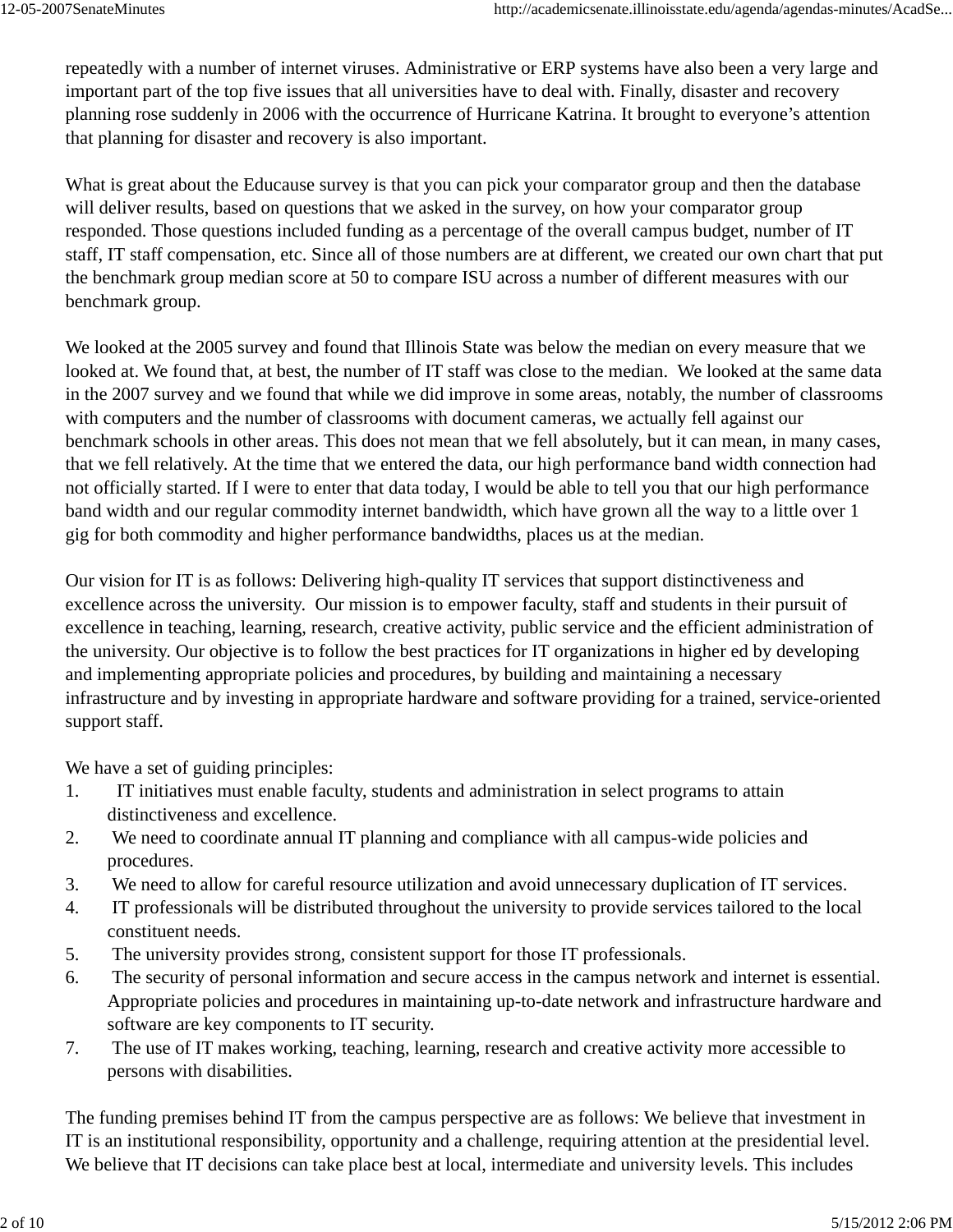planning priorities, setting funding and assessment. Some IT services are best provided at the local level, especially when the clients have a working knowledge of the specialized hardware and software needed to support their work.

Other IT services that can benefit from quantity discounts or economies of scale, scope or experience are best provided at the central level. Certain standards and minimum specifications may need to be set to be able to realize cost-saving and quantity discounts. We have had experience with this over the last two years when we have put together bulk purchases from Dell and Apple. We come up with a set of hardware that we can agree that we will buy as a group so that we have larger numbers. We send those numbers into Dell and, as a result, we get discounts broader than the normal discounts that we normally get through Tech Zone. That has helped us save from 18 to 31%, depending upon in the number of those items a buyer would normally purchase.

Our funding premise number four states that costs of unit-oriented or unit-enhanced IT services should be borne by the unit. This may include specialized classroom or office technology that goes beyond the basic choices offered by the university. Local IT budgets are needed to meet these services and provide flexibility to the units. Planning for the use of various funds for IT-related initiatives is an essential part of an IT budget management at both the local and university levels. The council is very well aware of the fact that a lot of departmental IT budgets are variance dollars. The idea is that, in the interim, to start working with their units to plan ahead so that they can know in advance what their goals are for that fiscal year.

There are five strategic goals that make up the bulk of the IT plan.

- 1. Support Illinois State's aspiration to be the first choice public institution in Illinois by developing best practices in testing, implementing and utilizing technology to enhance high-quality teaching and learning, researching and creative activity, and professional service.
- 2. Base IT decisions on coordinated planning, sustainable funding and assessment. One of the other things that the tech council is calling for with this IT plan is to have an annual reassessment of the IT plan so that we have an idea if we are on track. It also gives us a chance to find out from the campus how things are going on a regular basis. We are going to be creating a client satisfaction survey wherein we will poll the campus on how IT is working.
- 3. Promote excellent client-centered IT services that are balanced and centralized in departmental IT support staff. We clearly believe in the idea that your local tech staff need to be there for you. It is also the case that for some departments, having a full-time tech support person is not in the budget. My goal is to find a way to supplement tech support across campus so that those departments that cannot afford local tech support can have it; and, secondly, so that departments that find themselves with a tech support person who is suddenly on medical leave are able to get support during that time period. That requires that we coordinate very carefully with IT staff so that training on policies and practices are similar in each unit. In the absence of that, we have areas that can't be cross-helped or individuals who can't be cross-trained.
- 4. Provide reliable, secure and capable network and server access that supports the university's academic and administrative system. We have just created, as part of this goal, an access and identity working management group, made up from individuals from across campus, including legal counsel and internal auditing, whose rather daunting goal it is to find a way to come up with campus-wide policies and procedures for network, server and desktop security.
- 5. Support the university's administrative information needs. University administrative information systems cover a wide variety of business processes, including student records, recruiting, admission, payroll, etc.

Those are our vision, mission and guiding principles and the basic layout of our IT plan. Since there is a lot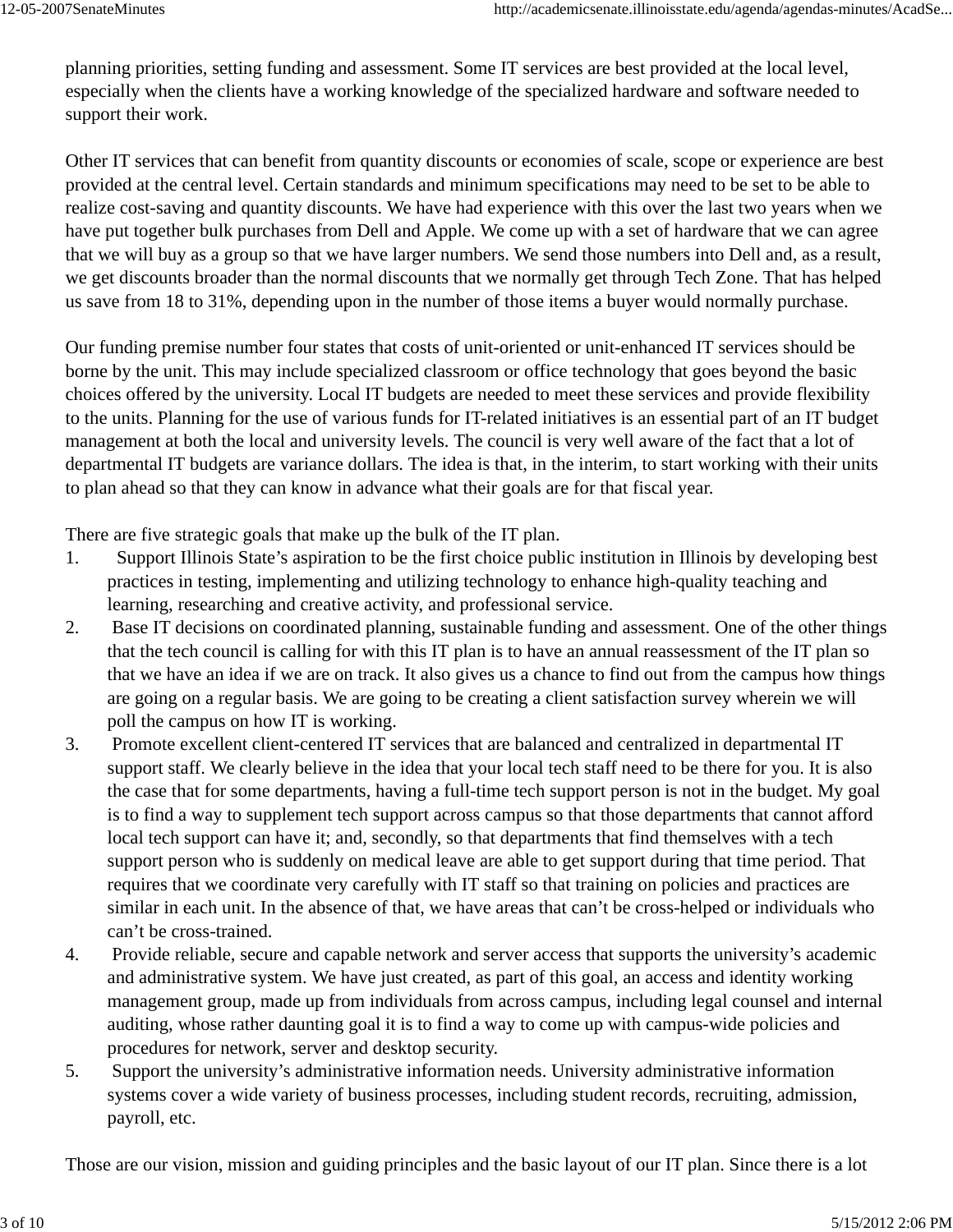of information in the IT booklet distributed this evening, the one thing I will leave you with is that about half of the document contains our internal environmental scan. The reason it is there is because this is the first time we have ever had a chance to put it in one place. So, we have a section on the history of IT governance, organization and leadership across campus for the last 20 years. But more importantly, and for the first time, we actually have data that we can use to compare ourselves to our comparator institutions or, frankly, almost any other institution.

**Senator Wang:** On page six of the IT plan, there is a section called "For the Record". I noticed that it basically says that several branches in the university do not support this specific IT plan. How does that impact this strategic plan?

**Dr. Walbert:** We created the Tech Council procedurally with the idea that if we were to create policies or planning documents of any kind, that individuals or units represented by those individuals had the chance to create a minority report. We did this in lieu of the idea of simply voting. That is what that particular page is all about. It does indicate that three of the divisions were not particularly interested in goal three, action one, which called for CIO, and goal three, action two, which called for consolidating all of the distributed tech staff across campus into a single unit. Neither of those actions items were fully fledged out and one of the concerns was that without seeing all of that in its detail, it was difficult for those units to agree to support it. We are going to look at those issues. You will notice that the plan calls for developing a proposal to do that. This section gave them a chance to express their opinion.

**Senator Wilkinson:** Are these benchmark institutions the same ones that are used for the faculty salary comparisons?

**Dr. Walbert:** I don't recall which ones were used for salary, but we used the "A Schools", which are Ball State, Bowling Green, Clemson University, Miami of Ohio, UC Riverside, UC Santa Cruz, North Carolina at Greensborough, and Wisconsin at Milwaukee. We used those six and not the larger list.

# *Chairperson's Remarks*

**Senator Holland:** I would like to congratulate the Provost Search Committee. After meeting all three candidates, I thought that they did an excellent job. I think that anyone of them could do the job very effectively. I would like to thank Provost Presley for his years of service. This is his last Senate meeting.

# *Student Body President's Remarks*

**Senator Horstein:** Our off-campus senators have begun publicizing our off-campus housing survey looking at lease, security, amenities and maintenance issues, rating the quality of each. This will give SGA a better idea of what direction to head in when we decide it's time to sit down and try to talk with our property managers about cleaning up some areas of student concern. Last week, our Civic Engagement Committee held a mock presidential debate, teaming up with the ISU Forensics Team. They portrayed all of the various front-runner presidential candidates and spoke on a variety issues; at the end of the debate, students got to ask questions about pressing issues. The IBHE Student Advisory Committee held their meeting at ISU this past weekend. The committee is chaired by one of our students here. From what I have heard, that meeting went very well.

Last Sunday, we held a forum for Student Government and the Association of Residence Halls to weigh in on possible changes to our meal plan. This will become a bit more noteworthy in the near future as we continue to develop the plan options and go out to the student body for feedback. Additionally, in my last report, I said that we were cleaning up our constitution and I am happy to say that we had our first reading of our revised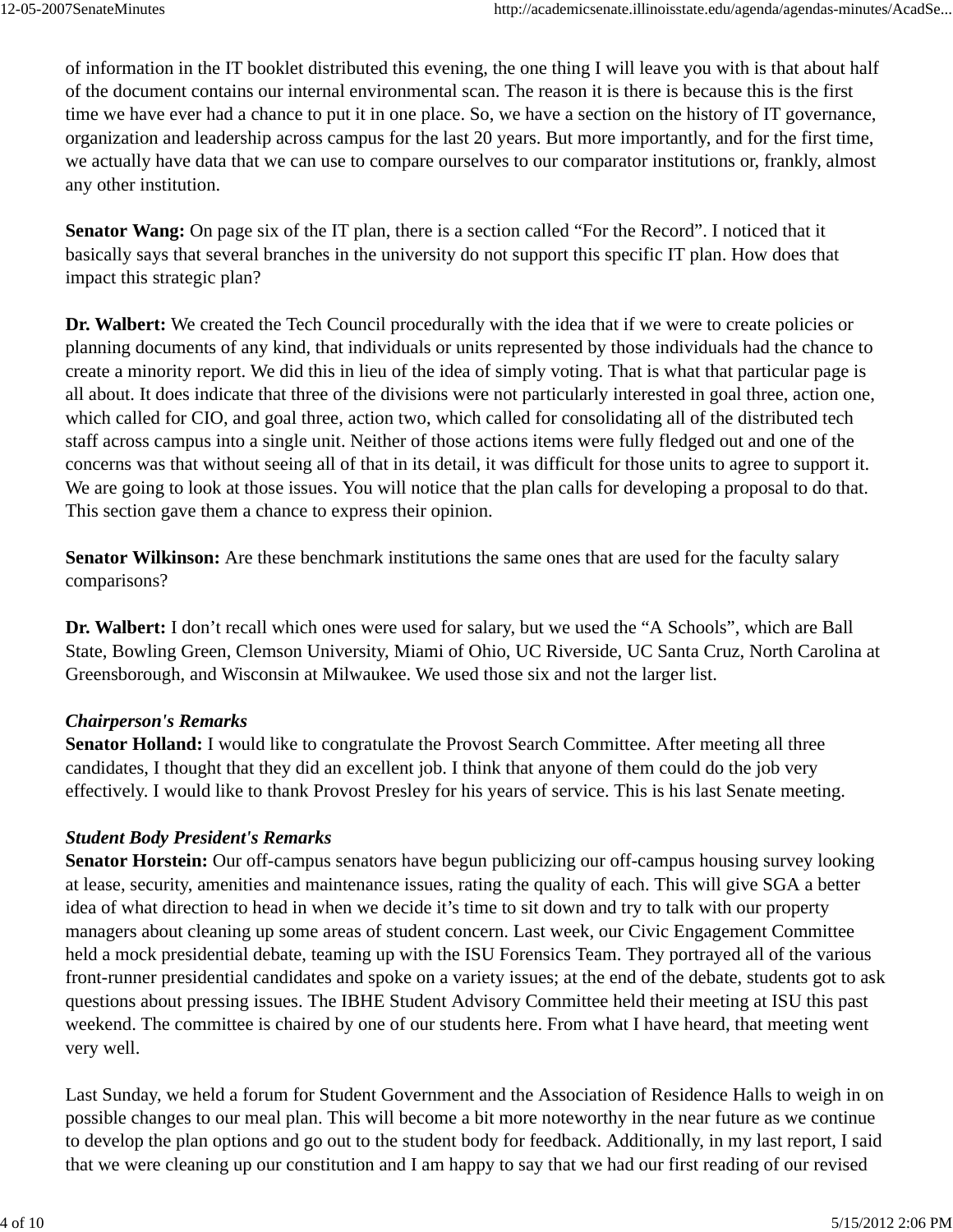constitution. Currently, our Senate and other members of the Student Government are reading over the document and proposing any changes before distributing it to our constituents. When we return for the spring semester, we will begin our 2,000 signature campaign, as the document, itself, requires 2,000 signatures from the student body for any amendments.

# *Administrators' Remarks President Al Bowman*

**President Bowman**: Provost Presley will talk about the latest application report during his remarks, but I would like to point out that the applications continue to come in large numbers and the quality of the applicants is very strong, as it was last year. In fact, the applications are running 7% ahead right now of where they were a year ago.

I would like to call your attention to a couple of reports that are on the web for the Illinois Board of Higher Education. The Underrepresented Groups Report is now available as a pdf file. One of the items that report includes is a measure of graduation rates across the nine public universities. Our graduation rates for African Americans and Hispanics were among the best among the nine publics. Only the University of Illinois at Urbana had higher graduation rates for those two groups. In fact, ours was significantly higher than many of the other publics. For African Americans, our rate was 53.4%; at Northern, it was 35%; and at SIU at Carbondale, it was 28.9%.

The other report that I would recommend that you look at is a report on affordability and changes in affordability at Illinois public universities over the last seven years. Actually, the snapshot is from the year 2000 through 2006. As you may know, Illinois State received an "F" in affordability in the last measuring up report card. One of the troubling findings in this report was that for students whose families are in the lowest income quintile, the maximum Pell and MAP awards now only cover 55% of the total cost of a year at a public university. This year, we are putting a little over \$4 million in income funds into need-based scholarships to try to close that gap, because, certainly, those students in the lowest quintile have very little flexibility. The median income for that group is about \$16,000 per year.

The interviews have closed for the Provost position and we had a very strong pool. All of the candidates had done their homework on the institution. We would like to wrap this up before the campus gets away for the holiday break, so I hope to be able to make an announcement sometime next week during finals week. The search committee will meet, I believe, on Friday and hopefully give me their temperature of the campus by Friday afternoon; but any of you, individually, who have thoughts you would like to share, feel free to e-mail Rick Boser or myself. We would be glad to hear from you.

**Senator Fazel:** When do you think the new Provost will be able to take office?

**President Bowman:** It probably doesn't make sense for them to begin January 2; we are flexible. We would like for them to begin as soon as possible, but I understand that some people may want to finish the academic year.

# *Provost John Presley*

**Provost Presley:** The freshman applications are up a total of 7% and we have admitted 10% more students than we had this time last year. We have changed the procedures a bit so that we can let students, particularly good students, know earlier in the year that they have been accepted. A real pessimistic reading of the freshman academic profile might note that it has fallen slightly, but only by an insignificant amount. We have admitted 5,291 students; we will admit that many more plus, so there are going to variations of the profile.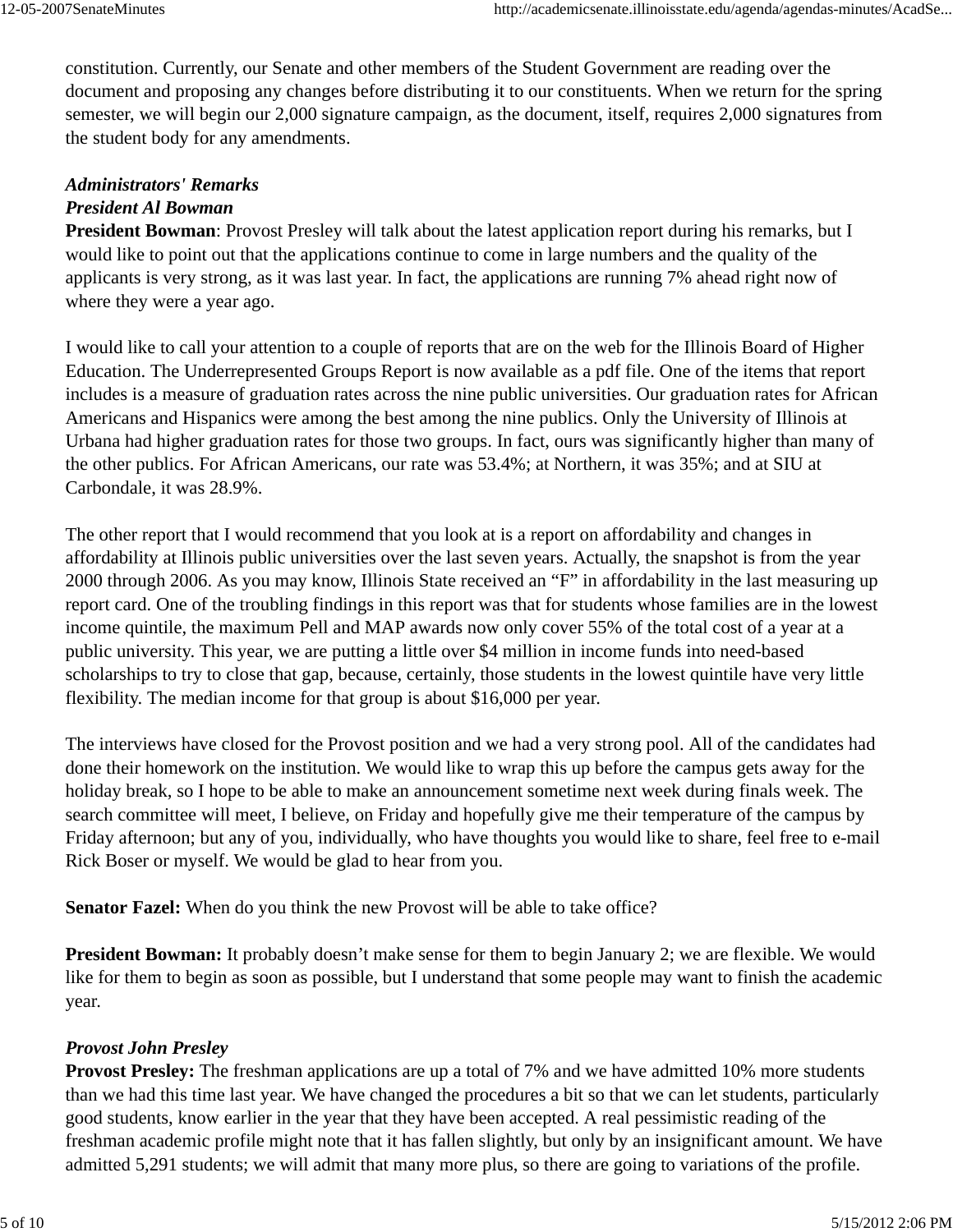The underrepresented student applications are up 10% and our admission of those students is up 18%, which is good news. Transfer applications are up 1% and admissions are up 5% there. The numbers for transferunderrepresented students are up 3%. So I think we are midway through what I think will be another very good year.

I have talked several times to this group, and to one its committees in particular, about our goal of increasing graduate student stipends. We have transferred dollars to the Graduate School for the purpose of piloting the "University Fellow Project" to enhance stipends. We are estimating the transfer of the same amount of money next year so that the pilot can be continued for at least two years. We think that it will take that long to see results.

I spoke last week about the Academic Impact Fund (AIF). Due to what I hesitate to call good luck, because it represents increased numbers of midyear retirements, with the AIF we have authorized a total of 56 tenure-track searches for next year as of now. Those numbers are up considerably. Part of that is based on an unexpectedly large number of midyear retirements and we are factoring in unsuccessful searches. Kay Moss has done the work on those numbers so that we can factor that into the numbers of searches that we authorize.

We have averaged over the last few years a 14% search failure rate. That is not necessarily a bad thing. One would prefer that they were successful, but I think that it is good to close a search when the pool is not good enough and try again next year. Departments keep the authorized search for the next year in every instance.

If this is my last Senate meeting, as I believe it will be, I do want to say that the Senate pleasantly accents twice a month the work that I do. It brings a clarity of purpose, I think, to its agenda. The Academic Senate has accomplished many things in the five years since I have been here, ranging from the mundane, but very necessary, such as the five-year review of the Policy on Academic Policy, to the rather more important work on revising General Education, revising AFEGC policies and procedures or revising the hiring procedures for deans.

This Senate, with its wide representation of campus constituencies, is unique in my experience. It is also unique in the close way that its councils and committees prepare and make ready that clear agenda. It is probably because of that close work that so much gets done in this room. I have always been impressed with the civility of debate in the Senate and the insights brought to the debate by each of you. You have accomplished a great deal and I am grateful to have had the opportunity to participate with you in all of these discussions. Thank you.

**Senator Kalter:** Can you expand a little on the shape of this pilot of University Fellows—what kind of criteria will there be? Will it be all GAs? If not, how might people be eligible for it?

**Provost Presley:** I would have to provide you with more details later, but, essentially, it is to designate a class of certain very highly-qualified graduate students as university fellows and immediately bring to them a higher stipend.

# *Vice President of Student Affairs Steve Adams*

**Senator Adams:** With the end of semester drawing near, I want to note that the residence halls will be closing on the day of commencement, which is Saturday, December 15<sup>th</sup>. They will close at 7:00 p.m. on that day. The dining centers will close on Friday, so anyone staying over who is graduating and staying in the residence halls, you are on your own on Saturday the  $15<sup>th</sup>$ , but I have a feeling that you will be taken care of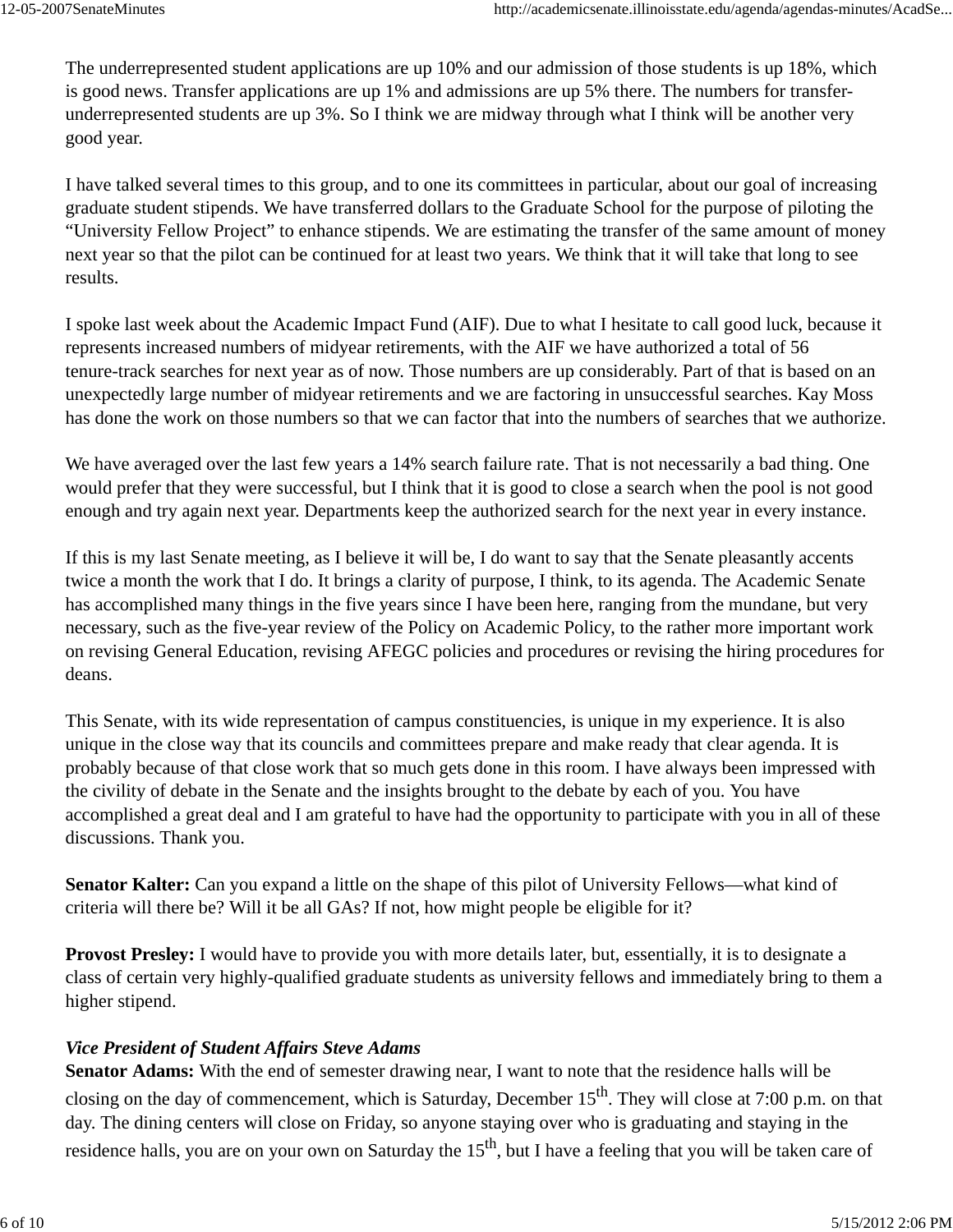if you are graduating.

Our retail operations in the Bone Student Center will close for the period that we are closed as a university and then reopen on January  $2<sup>nd</sup>$  when the campus offices open again.

There are exceptions to residence hall closings. There are certain upper classmen and international students who need housing during that period of time and south campus Atkin-Colby and Hamilton-Whitten will remain open during the break for those students. The halls and the dining centers will be open and operating beginning Friday, January  $11<sup>th</sup>$ , which is the Friday before the first day of class.

I had mentioned at an earlier Senate meeting about the MERSA outbreak, which is the staph and skin infection that had occurred and gotten quite a bit of publicity across the country. Our Student Health Services Director has told me that that has not become a major issue at ISU. There were eight confirmed cases and perhaps as many as 15 suspected cases between housing and athletics, but there is no serious problem with MERSA. All of those people have recovered sufficiently. Additionally, there have been no observable influenza trends across the campus.

The last news that I have tonight is probably the best news that we have had today and that is I want to announce the name of the recipient of the Neal R. Gamsky Quality of Student Life Award. This award is the most prestigious award given to a Student Affairs staff member and is named in honor of Vice President and Dean Emeritus Neal R. Gamsky, who presented the award. It was announced this morning that Arlene Hosea, who is the Director of Campus Dining, is the recipient of the 2007-2008 award. I want to publically thank President Bowman, Vice Presidents Ashby and Bragg and Student Body President Dave Horstein for attending our ceremony today. Congratulations to Arlene Hosea, who many of you know. She is a very deserving recipient of this very prestigious award.

**Senator Kukla:** It came to my attention in class that the students in the dorms at Thanksgiving have to vacate the Saturday before? Is that true?

**Senator Adams:** Yes, that is true.

**Senator Kukla:** I guess the problem is for those of us who teach lab classes or in places where there are facilities that students would use to continue their work during the long break. I don't know if this creates a problem for other faculty with lab-type classes, such as biology, chemistry, or other units in which students have to use equipment to continue their research. It was a little bit of a surprise to me.

**Senator Adams:** Are you saying that those students need a place to stay during the week of the Thanksgiving break?

**Senator Kukla:** Right. If they wanted to stay to use certain university facilities—certain rooms, certain equipment—they have no place to stay?

**Senator Adams:** Well, if there is space open in the residence halls during the winter break, there is space that remains open during the Thanksgiving break as well. So, it is a limited space that is available and I don't know this for a fact, but my guess is that accommodations can be made for students who are in that position. But, for the most part, the same situation exists at Thanksgiving as does for the winter break.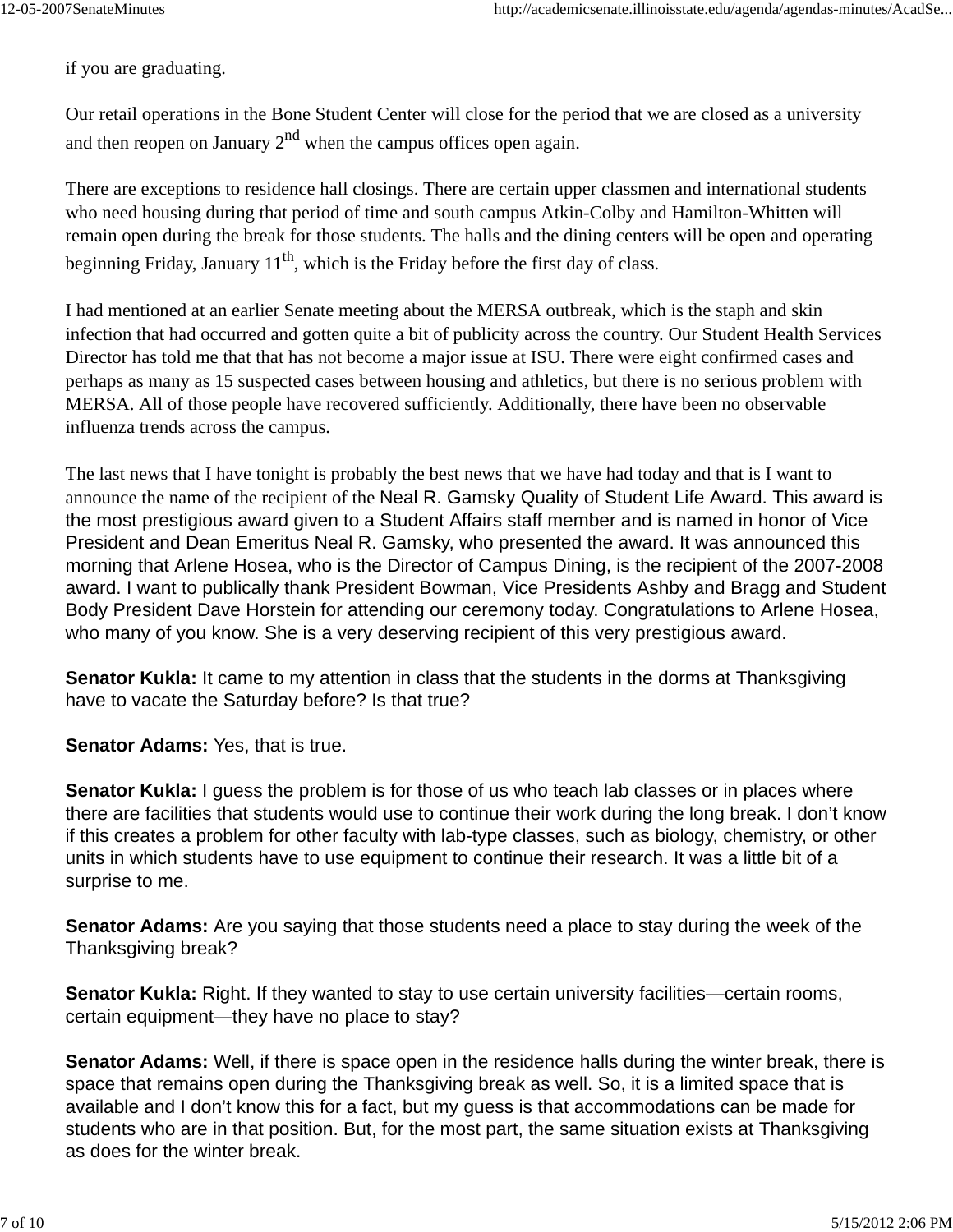# *Vice President of Finance and Planning Steve Bragg*

**Senator Bragg:** I would like to compliment Dr. Walbert on the Tech Council's plan and for his leadership in leading this council to this report. This report brings a most needed order and priority to a really diverse and very complex area. It is a great beginning and we appreciate all of the empirical evidence that has been provided with that as well. I especially appreciate the goal of supporting the administrative structures and information technology needs on campus.

As I reported to you in the past, we are in the process of looking for a new payroll personnel system. We have one that is 23 years old. We have issued a request for proposals and we have received responses from eight very reputable, national vendors. We will be reviewing those proposals over the holidays and scaling it down to a couple of finalists. I will be reporting to you early next semester about opportunities to view presentations from the finalists.

Work proceeds at pace on the developing construction drawings for the Student Fitness, Kinesiology and Recreation Center. We will be asking the Board of Trustees for authorization to issue bonds for this project, and a couple of other projects, at the board's February meeting. That should coincide with the completion of the construction drawings. We should be able to issue those bonds in March and then bid for construction right after that. We will be on pace to begin the demolition of the residence halls and construction on the new facility right after commencement. Work proceeds at pace on both chillers that we have underway. There is a southeast zone chiller just south of Watterson Towers. That construction will be completed this spring and we will be in place to provide chilled water for that portion of campus for this upcoming cooling season. On the west side of Redbird Arena, we are putting in a northwest zone chiller to provide chilled water for that quadrant of campus. We are eager to begin work on the Fine Arts Complex, which awaits a capital bill coming out of the General Assembly, which awaits legislation on gaming. It would be the revenue from new gaming operations that would support the debt service for bonds to support the construction. I don't pretend to understand where that is in the General Assembly, except that Phil Adams, our government relations spokesperson, tells me that it is still moving through the labyrinth of halls of the General Assembly in Springfield. We are hopeful that something yet will happen in this academic year.

Finally, to reinforce what Vice President Adams said about Arlene Hosea—Arlene Hosea was a principal staff person involved in the redesign of the Linkins dining facility as part of our long-range housing and dining plan. If you have not had an opportunity to stop by Linkins, I would encourage you to do so. It is a great example of her dedication and hard work, as well as many of her staff and colleagues. Many of us don't get an opportunity to see the redesigned residence hall rooms, but this is a good example of what concerted planning can do. We redesigned that facility and I think that it is a major asset in the recruitment and retention of the kinds of students that we would like to have at Illinois State University. So, my congratulations to Arlene also.

#### *Committee Reports*

## *Academic Affairs Committee*

**Senator Waterstraat:** The committee had extensive discussion on our mission statement revision. We will be sending a proposal forth to the Executive Committee to include the statement "public service", as well as addition recommendations on that. We also set our agenda for the coming semester in which we will be talking about the repeat course policy and the time limitations on how long a course is valid before it has to be retaken. We are going to continue to work with Jon Rosenthal and the Minority Recruitment Program and we will be doing reviews on three routine policies; it is our five-year review on those this coming semester.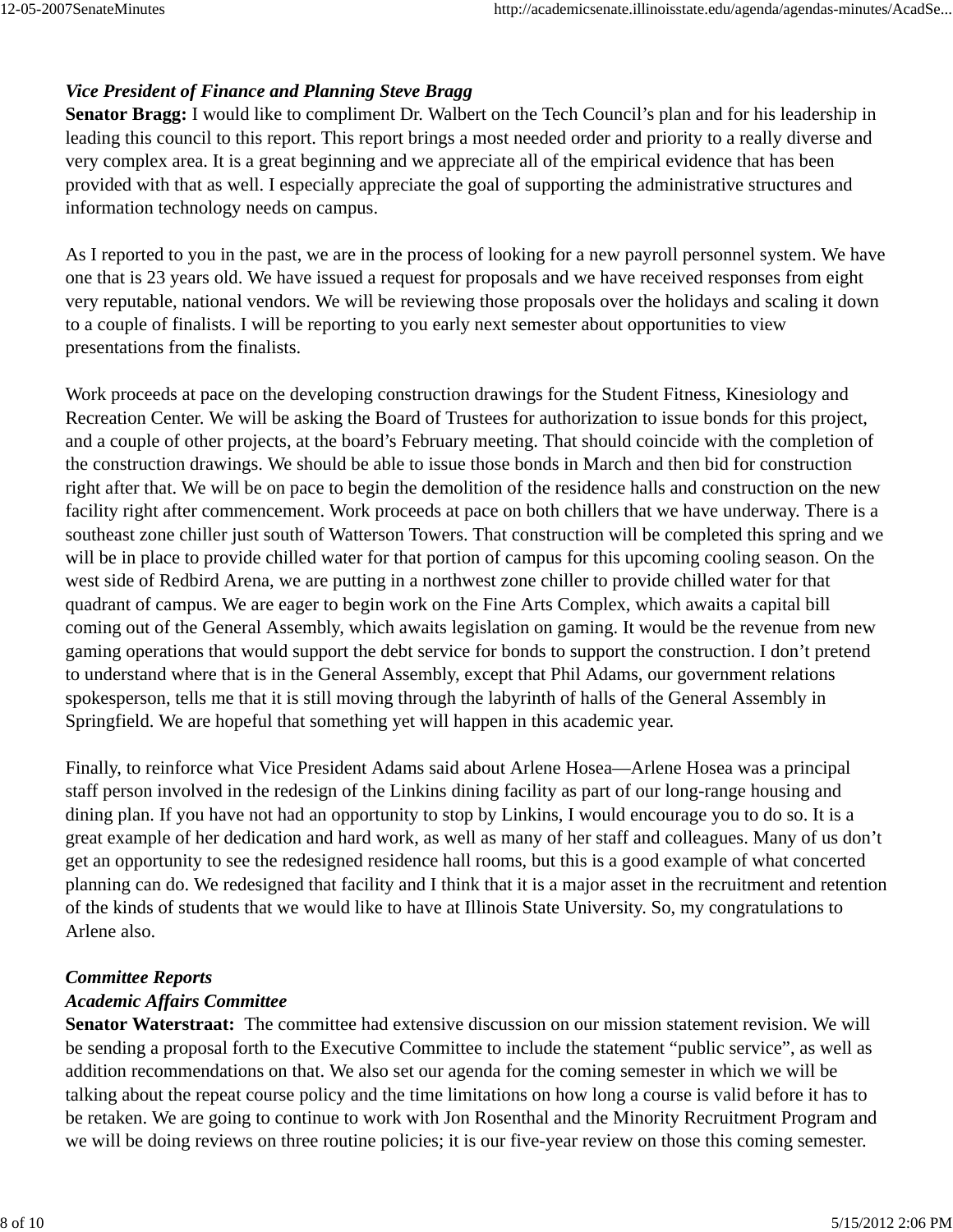# *Administrative Affairs and Budget Committee*

**Senator Lonbom:** Tonight, our committee came close to completing our work on the upcoming request for presidential commentary and the campus community should see the results of our efforts in mid-January when everyone returns back to campus.

# *Faculty Affairs Committee*

**Senator Preston:** As you may recall, one of our major goals this semester was to address the library crisis, particularly the materials budget. Tonight, Senator Adams addressed our committee and gave us critical information and practical advice about the problem and how to solve it. We are preparing a white paper that will come before the Senate next semester. I am very optimistic and very pleased with the information that they provided us.

# *Planning and Finance Committee*

**Senator Fazel:** Tonight, we discussed the role that our committee could play in identifying alternative sources of funding and defining priorities for the university.

# *Rules Committee*

**Senator Alferink:** The committee revisited the Disestablishment of Academic Units Policy tonight and made some progress with respect to language there. We also discussed adding the University Hearing Panel, which is currently under the Student Code of Conduct, into the *Blue Book* so that it would serve as an External Committee of the Academic Senate. We will probably finish that work early next semester.

# *Information Items:*

# *11.28.07.01 Blue Book Addition – University Service Awards Committee (Rules Committee)*

**Senator Alferink**: The Rules Committee was asked to look at addressing the issue of the University Service Awards, which were initiated by the Rules Committee several years ago, and consider making that committee an External Committee of the Academic Senate. In discussing this, we took language from the original action of the Rules Committee, plus language from the call for awards that comes from the Provost's Office. We, essentially, combined this into a document and basically established the University Service Awards Committee as an External Committee of the Senate. As you may note, there are two different kinds of service awards, the Outstanding University Service Award and the Service Initiative Award.

The policy talks about how faculty and students come to be on the committee. The committee basically reports to the Rules Committee as it currently stands. This is an Information Item for the Senate this evening. I would note that there was some discussion in Rules tonight. The Rules Committee is the reporting committee because they initiated the process, but in some sense, it may make more sense for the Faculty Affairs Committee to take this on, and I have talked to Senator Preston, who is chair of that committee, to ask if his committee would want to examine if it is more appropriate under their jurisdiction than under ours.

**Senator Preston:** I think that we would be happy to consider it in a forthcoming meeting, so please forward to us any substantive advice and information.

**Provost Presley:** Given that there is discussion about to whom this committee will report, I will point out that in its current version, the text contradicts itself. In the middle, it says it will report to the Provost and at the bottom it says it will report to the Rules Committee.

**Senator Alferink:** Once we decide who it reports to, I think that that will be taken care of in terms of a friendly amendment. If Faculty Affairs thinks that it falls under its jurisdiction, that makes sense. I am